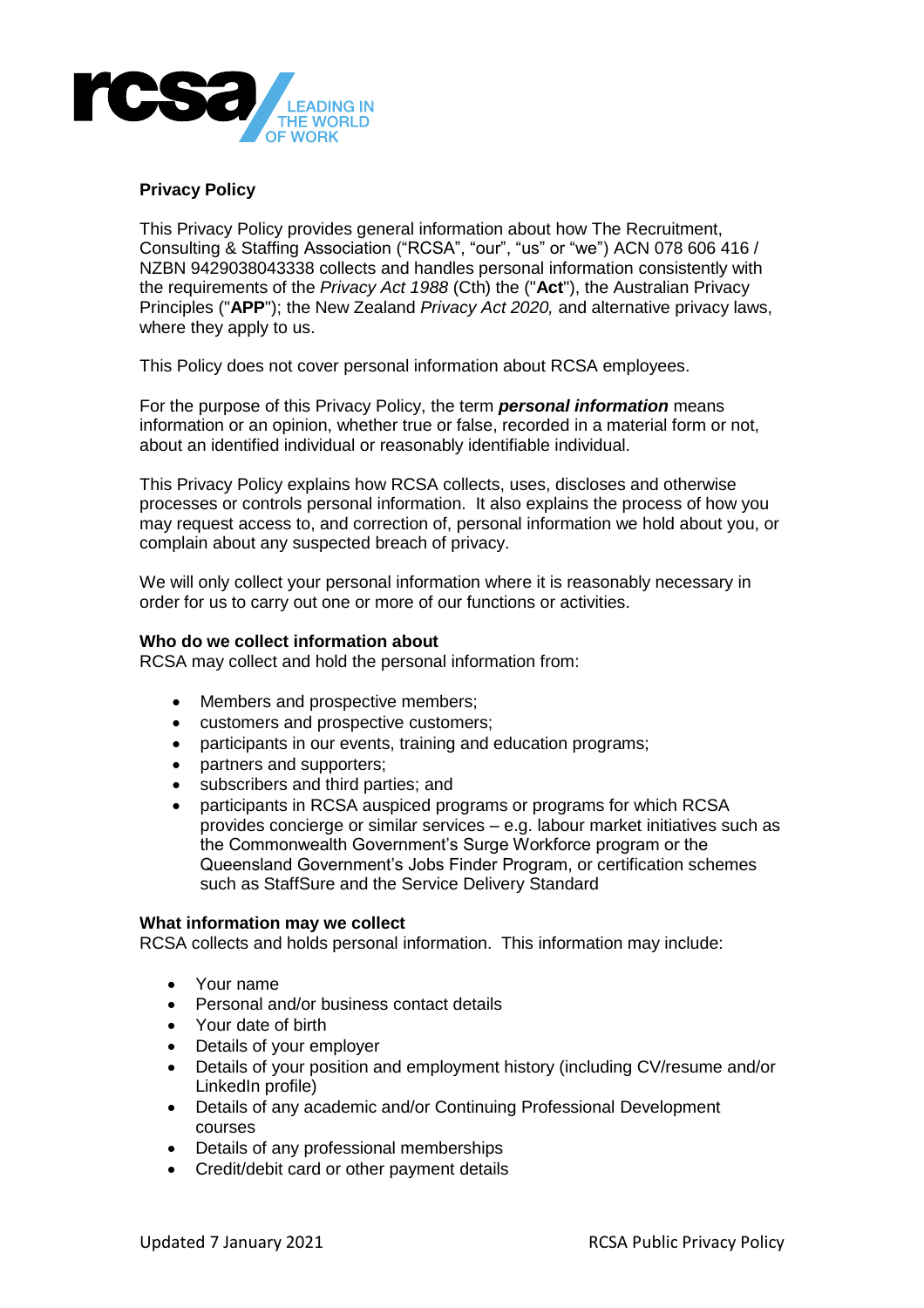

- Name and contact details of any referees
- Details of any specific dietary or mobility requirements
- Details of any travel and accommodation bookings
- Details relevant to your participation in a labour market initiative program e.g. details of your eligibility, work history, skills, qualifications and aptitude, placements or representation by a recruitment or staffing agency.

# **Credit/Debit Card and other payment details**

When RCSA collects credit/debit card or other payment information, this information will be redacted. RCSA will not store this information.

## **How we collect and use personal information**

RCSA will use the personal information it collects and holds primarily for the following reasons:

- Offering of member benefits, products and services
- Review member and non-member interests to better understand and meet requirements of existing and prospective members
- Delivery of information and targeted marketing communications to existing and prospective members, supporters and subscribers
- Registration for conferences and events
- Analyse member and non-member interests in relation to training and events
- Professional recognition and accreditation, including recording CPD units
- The conferring of prizes and awards
- Assessing suitability and performance regarding appointments to RCSA Board, committees and working groups
- Lobbying and advocacy
- Grievance investigation including disciplinary and counselling activities, and arbitration
- $\bullet$  Insurance
- To help us improve our benefits and services to Members and the public
- To meet the requirements, including audit, monitoring and validation requirements of RCSA auspiced programs or programs for which RCSA provides concierge or similar services.

RCSA collects this information in various ways including membership, supporter subscriber and program participant applications, registrations, enrolments and renewal forms, and via RCSAs Professional Conduct Grievance Intervention Guidelines (PCGIG) and processes including via Grievance Intervention Request forms and investigations. This information may be held in various forms including email, telephone records, letters, facsimile (fax), registrations to events, webinars, survey information, award nominations, application forms, records of mentoring, training and CPD program participation, digitised data collected for example via web portals and apps and held in spreadsheets and databases .

RCSA may also collect and handle personal information for other reasons explained at the time of collection, or which are required or authorised by, or under law, as appropriate, including privacy legislation in Australia and New Zealand.

#### **Contracted Service Provider**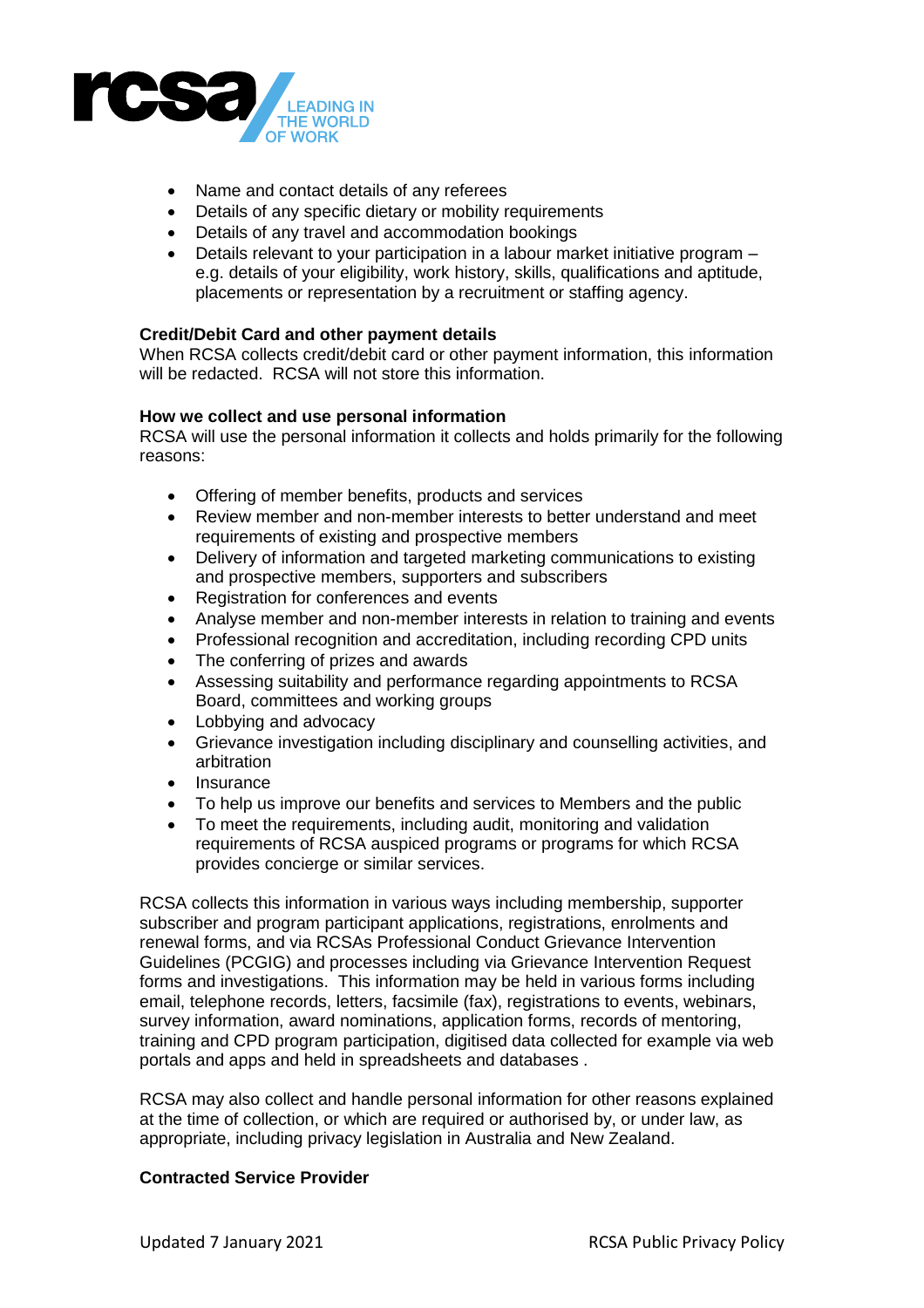

From time to time, RCSA acts as a contracted service provider to government agencies. In such cases, different or additional privacy laws may apply to the way we handle your information. We will usually inform you about that in a collection notification given before, or as soon as is practicable after, we collect your personal information.

### **Indirect Collection**

In some cases, when it is necessary to collect personal information to support a labour market initiative program, it may be more practicable for us to collect your personal information from your recruitment & staffing agency or another third party. In such cases, we may ask your agency to make sure that you receive our personal information collection notification before, or as soon as is practicable after, we collect your personal information.

## **Marketing and Communications (General)**

Except where we collect your personal information as a contracted services provider supporting a labour market initiative program (e.g. Queensland Government's Jobs Finder Program), RCSA will use personal information it collects and holds to provide information to members, non-members, supporters and subscribers about member benefits, products and services. Where appropriate, the products and services may also extend beyond those offered by RCSA that may be of interest or benefit and may include benefits, facilities, products and services offered by RCSA's sponsors, suppliers and other business partners.

RCSA provides the option for you to opt-out of receiving marketing material we have with you in all forms of communication including letters and/or email by writing to RCSA's Privacy Officer and/or using the unsubscribe function included in electronic communications.

## **Marketing and Communication (Contracted Services Provider for Labour Market Initiatives)**

If we collect your personal information as a contracted services provider supporting a labour market initiative program (e.g. Queensland Government's Jobs Finder Program), we will use and disclose it only for the purposes related to the program and not for general marketing and communications purposes.

#### **Disclosure of Personal Information**

RCSA may disclose (share) personal information with third parties. These may include mailing houses, printing companies, IT services, event and conference organisers, recruitment and staffing agencies participating in any labour market initiative program in which you are also participating, and government agencies with whom we have entered into contracted services provider arrangements. RCSA will take the appropriate steps to ensure, so far as is practicable, that any third party individuals, contractors, business or agencies:

 are made aware that they are authorised only to use personal information for the purpose it has been provided to the third party to provide the product and/or services, as is required by RCSA, or in the case of an event or conference, for the facilitator to perform their role at that event; and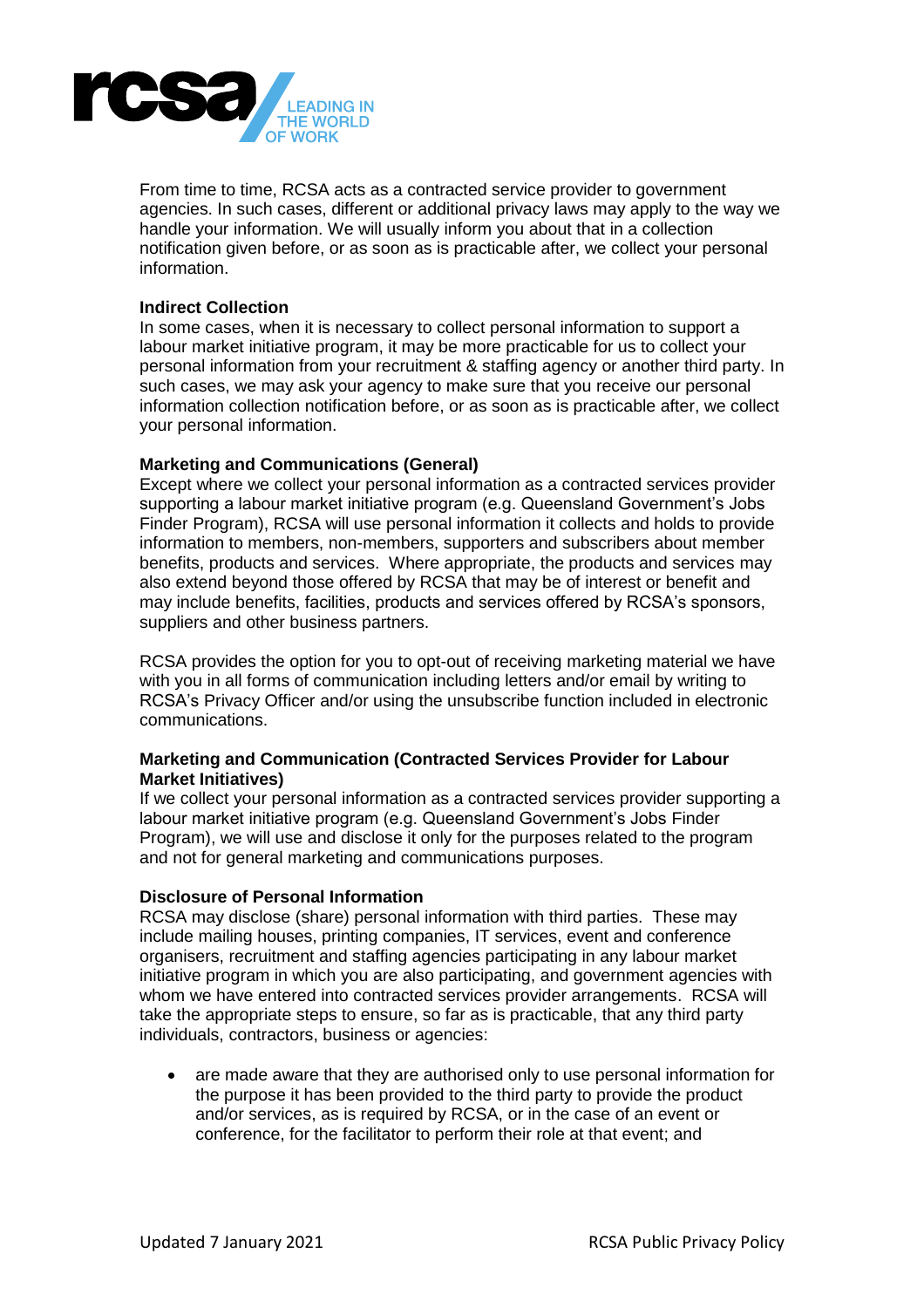

 comply with applicable privacy laws when they handle your personal information, or comply to a comparable standard with legislated privacy safeguards in Australia and New Zealand

From time to time, if we are not restricted from doing so by our contracted services provider obligations, we may send your personal information overseas. Some of our service providers are located in other countries including the US, UK and Singapore. Where we use a service provider that hosts personal information in other countries, we take steps that are reasonable in the circumstances to ensure that the host does not breach the Australian Privacy Principles or New Zealand Privacy Act.

As stated above, RCSA may also disclose personal information where required or authorised by, or under law, as appropriate and in accordance with privacy legislation in Australia and New Zealand in relation to or connection with law enforcement activities by enforcement or statutory bodies. These may include Federal and State Government Departments in Australia, for example, Fair Work Australia; and Government Departments and Agencies in New Zealand, for example, the Ministry of Business, Innovation & Employment.

RCSA does not rent or sell personal information to any third parties.

#### **Security of Personal Information**

RCSA holds and stores personal information in several ways, including emails and email contact lists, electronic databases and in paper files, which are locked away where appropriate. In addition, RCSA also stores archived files in boxes, which are then stored offsite in secured facilities. All personal information is retained in accordance with statutory requirements and then securely destroyed when no longer required for any purpose for which it may be used or disclosed, or for which it must be retained by law.

Payment security for financial transactions is maintained by using iMIS (Customer Relationship Management database), EZYPAY (direct debit payment processor) and PayPal (electronic payment gateway). All financial transactions are processed securely to ensure payment details are appropriately protected. Credit card information is not stored by RCSA. All records of financial transactions are retained in accordance with statutory financial requirements and then securely destroyed.

RCSA ensures all personal information held by us is secured. This includes secure lockable cabinets, secure office access and for the purpose of Information and Communications Technology, the use of firewalls, anti-virus software, username (login) and password protection, encryption and workplace policies. It is also a condition of employment that all RCSA employees and contractors maintain the confidentiality of all personal information.

#### **Website**

When visiting RCSA websites, whether it is to register for an event, access or download from our websites, which includes the use of our products, templates and services, we may collect personal information.

RCSA and its service providers use web analytics in order to collect a range of information about your interactions with our websites. The web analytic software will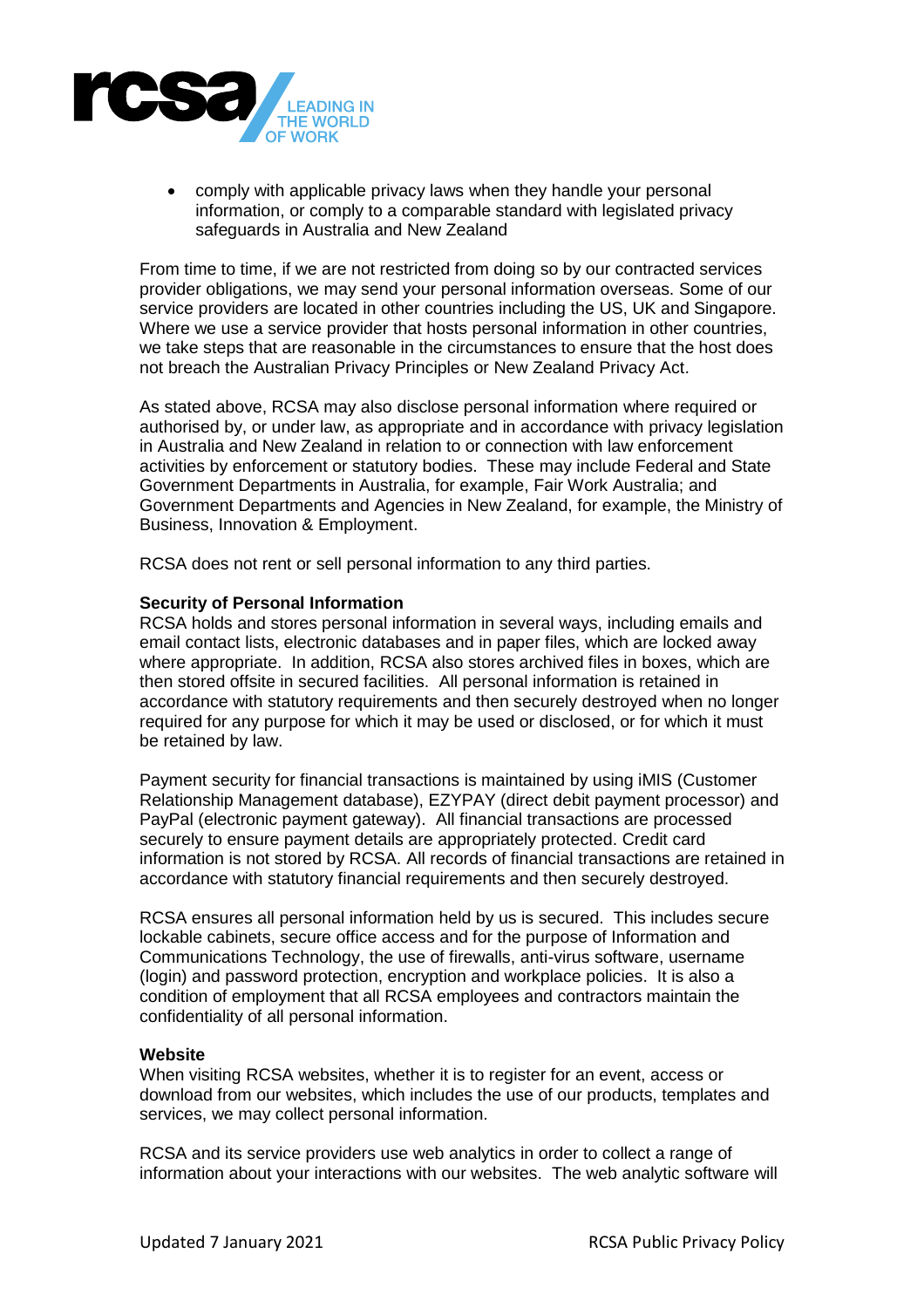

collect the information using various techniques and these will include first and third party cookies and Java Script.

We collect such information as the IP address and date and time of the visit, as well as any web pages visited and the time spent on each page. RCSA will use this information to help us evaluate the effectiveness of our websites, the level of interest in particular pages, including events and resources, gather broad demographic information, and to help us improve the content.

RCSA's websites contain links to other sites for which RCSA is neither responsible for, nor has any control over. RCSA is not responsible for the privacy practices or policies of those sites and we suggest that you review the relevant privacy policies and collection notifications of those other sites.

#### **Email**

When communicating with RCSA by email, the email address you use will be logged and recorded automatically by our email system for the purpose of replying to your email.

For normal communication with members we will use the email address you have provided to RCSA in your membership application, unless you ask us to use a different email address.

As with our website, when we send you an email or any other electronic message, we log and record information about your interactions with the email including when and where you open the message and click on any links contained within the email message. We do this to help us better understand what information is of interest and benefit to you, and to improve the content.

#### **Social Media**

RCSA uses social media including Facebook, LinkedIn, Instagram and Twitter to communicate with members, non-members, supporters and subscribers. We also use social media to promote member benefits and services including events. Where appropriate, RCSA will record details of a topic or post discussed by an individual, including their name in order to further discuss the matter offline. Please note social media services collect, hold, use and manage your personal information for their own purposes and requirements. Social media websites will have their own privacy policies and we would encourage you to view these if you have any concerns.

#### **Access, Correction and/or Deletion of Personal Information**

You have the right to request access to personal information we have collected and hold about you. Subject to any lawful reason not to, we will give you access to the personal information we hold for you and allow you to correct any information that is incorrect.

To ensure we do not disclose personal information to the wrong person, we will ask you to verify your identity. If you are unable to verify your identity, we may not be able to give you access to your personal information.

RCSA will take all reasonable steps to correct personal information we have collected and hold about you, if we are satisfied that it is inaccurate, out-of-date,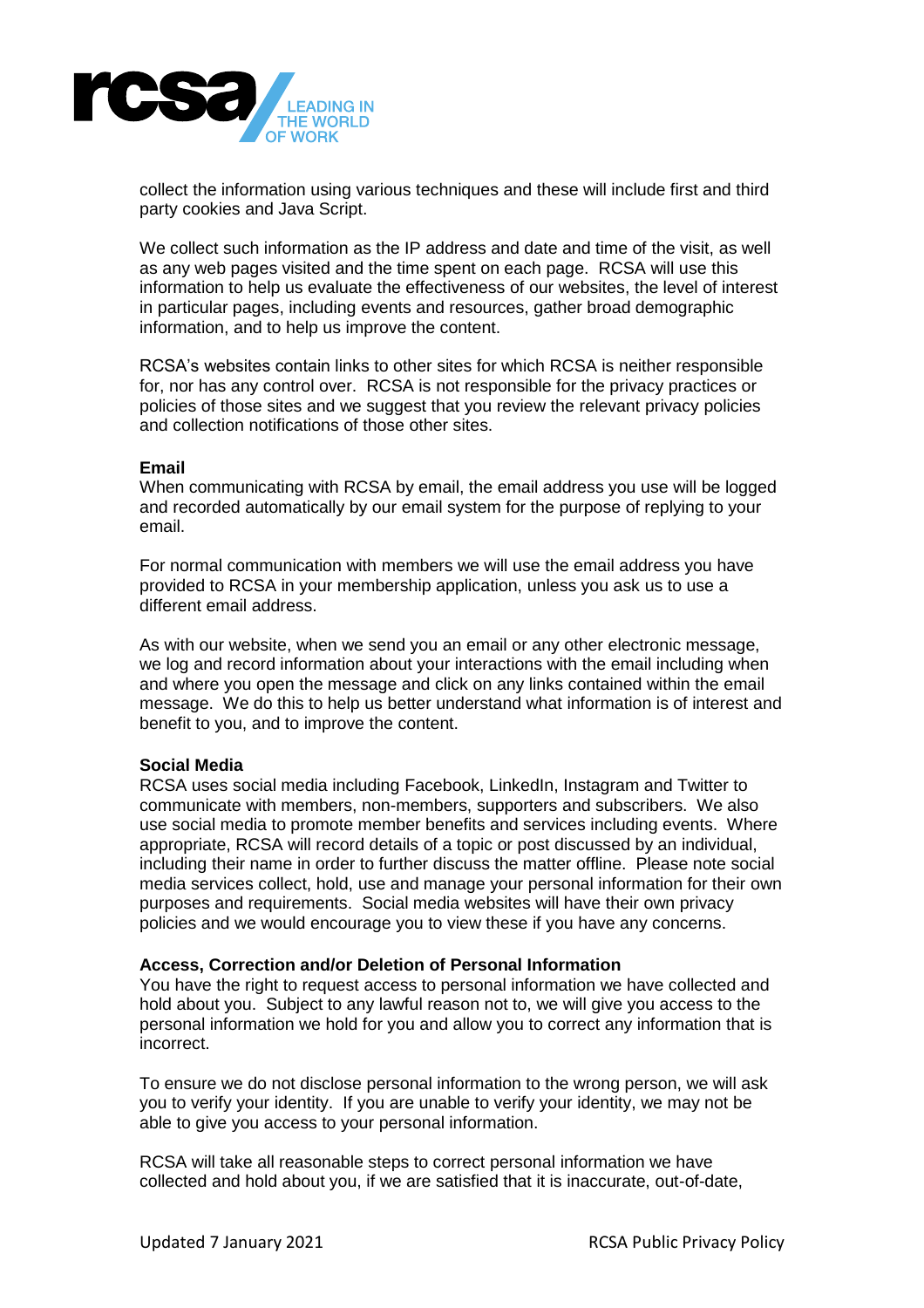

incomplete, irrelevant or misleading. This extends to third parties that we have provided your personal information to unless it is impracticable or unlawful to do so.

Upon your request, we will consider deleting all personal information from our records. Subject to any lawful requirement not to, we will do our utmost to delete or de-identify your personal information if it is no longer required for any purpose for which it may be used or disclosed.

We may refuse access or deletion if it would interfere with the privacy rights of other persons or if it breaches any confidentiality that attaches to that information.

If, for any reason, we do not allow you access to your personal information or refuse to correct the information we have collected and hold for you, or refuse to delete your personal information on request, we will inform you as to why. You may, of course, request that we include a note of your request to correct any personal information alongside the information that you believe to be inaccurate.

#### **Making a Complaint**

Should you have a query, concern or complaint in relation to our handling of your personal information, or any breaches of privacy, please write to our Privacy Officer with details of your complaint:

> Privacy Officer The Recruitment, Consulting & Staffing Association PO Box 291 Collins Street West Victoria 8007

Email: [info@rcsa.com.au](mailto:info@rcsa.com.au)

We take all privacy concerns seriously and will endeavour to acknowledge your request within two business days and respond to your complaint, in writing, within 30 days of receipt. If the personal information you seek access to has been archived and is held offsite in secure storage, you should also anticipate that it may take longer for us to process your application for access so that we can retrieve the information from storage and review it in order to determine which information may be provided.

*Please note RCSA might impose a moderate administration charge for the cost of accessing any personal information held offsite in secure storage facility.*

If you are unsatisfied with RCSA's response or the matter remains unresolved, you can refer the matter to:

#### **Australia**

Office of the Australian Information Commissioner Level 3, 175 Pitt Street Sydney NSW 2000 **Phone**: 1300 363 992 **Email**: [enquiries@oaic.gov.au](mailto:enquiries@oaic.gov.au) **Web**: [www.oaic.gov.au](http://www.oaic.gov.au/)